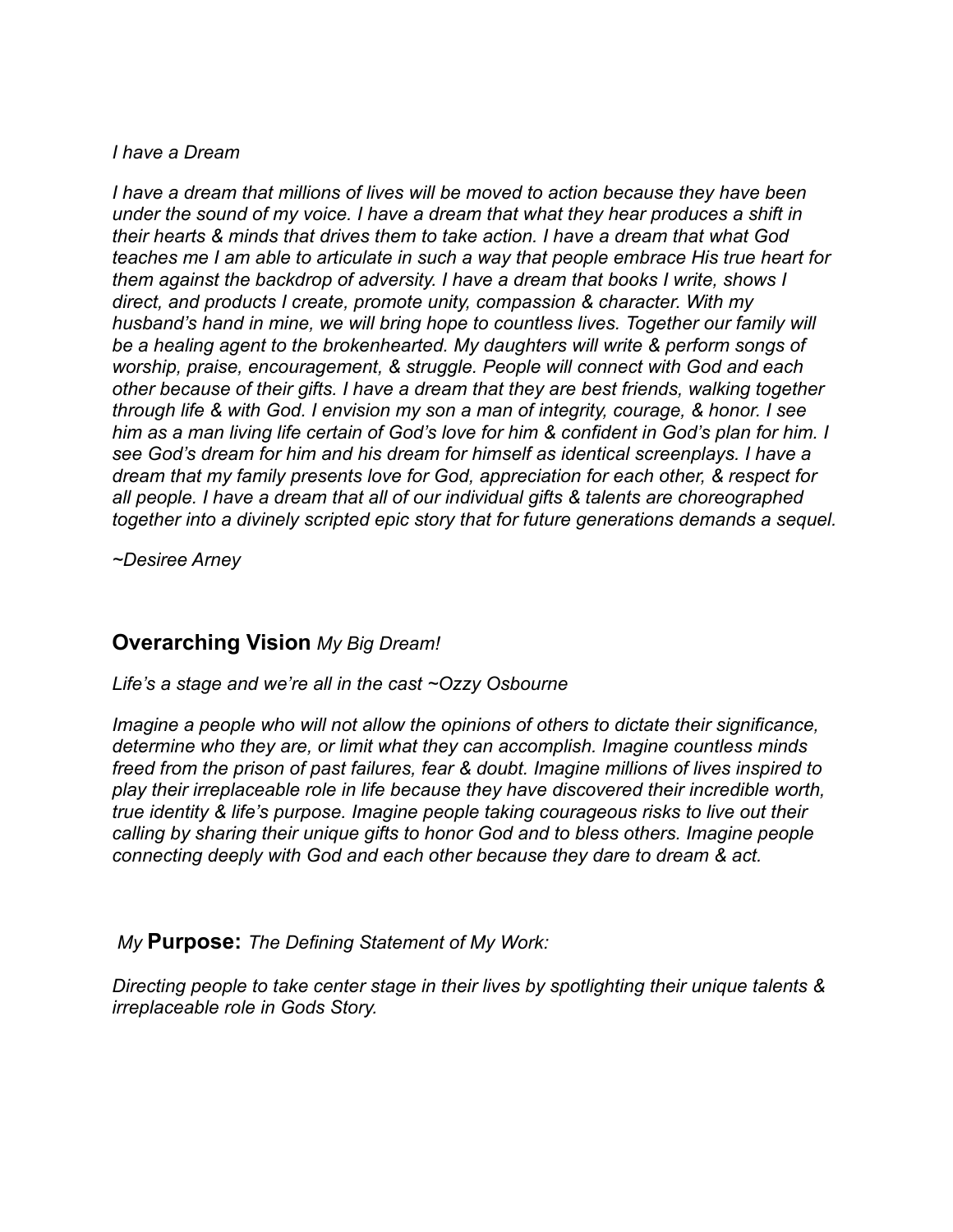*Unifying Strategies: What's Necessary for me to Achieve this?*

*Optimal Health: By maintaining over all health I will have the ability to give my very best to others and to my work.* 

*Transformational Experiences: Because people need an emotional connection to support true change & growth, I will create a safe space where they can explore emotion & process feelings.*

*Global Influence: Because we learn best from credible people. By being authentic on all platforms I will build trust with others to influence them positively.* 

*Complimentary Partnerships: Because we all have different skills, I will work to insure that my team is functioning in their area of gifts, talents, passion & ability.*

*Open~Minded Collaboration: Because every person desires creative expression, I will facilitate & encourage open-minded communication and collaboration with my team. I will be openminded and prayerful for wisdom & discernment in all verbal exchanges*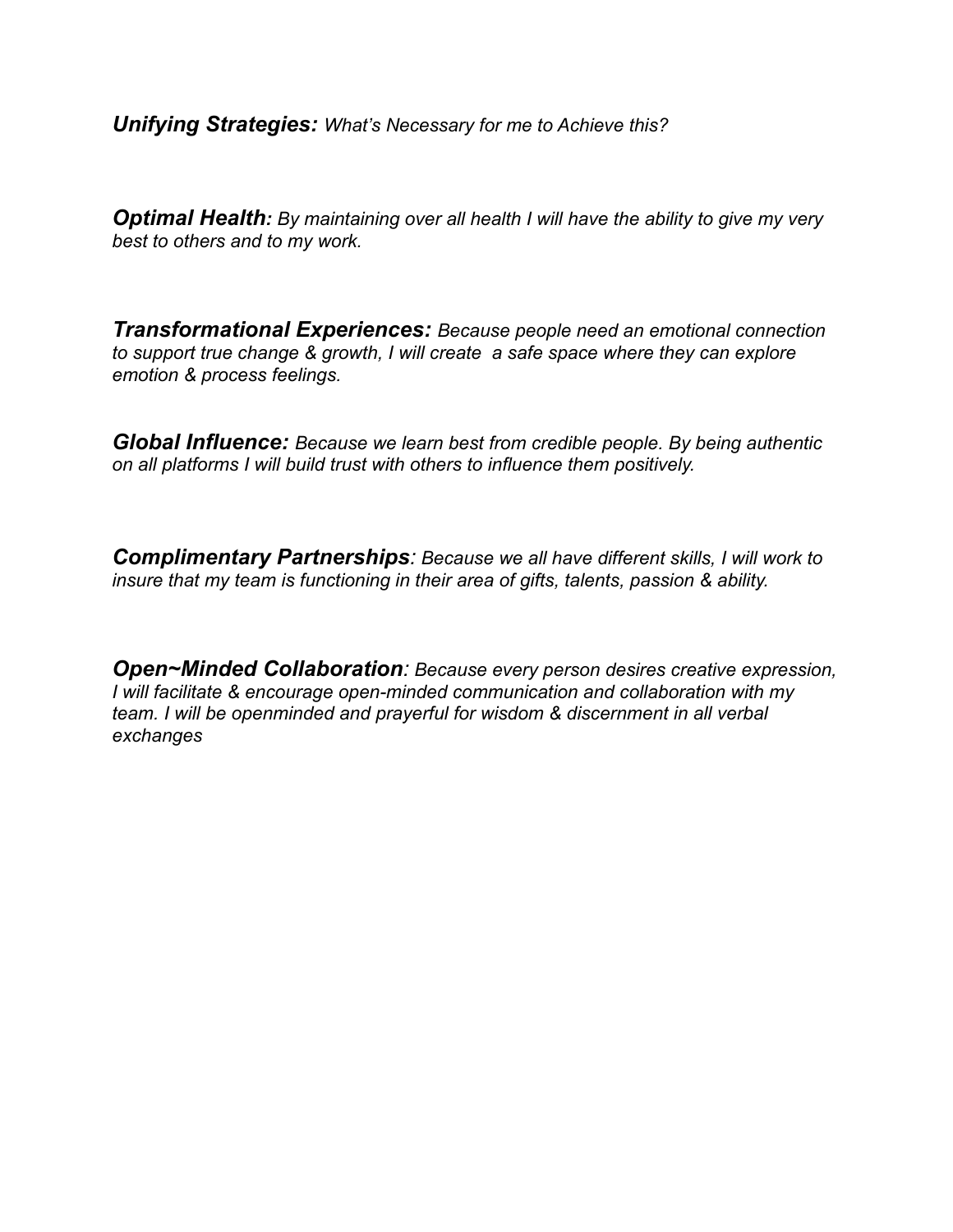# *Scorecard for Significance*

### *Optimal Health:* Physical:

*working out eating healthy foods*

### Mental:

*thinking positively ingesting leadership, motivational, inspirational material/brain food consciously choosing to see good in all people & circumstances developing a continual attitude of gratefulness*

### *Spiritual:*

*meditation prayer God's Word fasting*

### *Relational:*

*Being fully present where ever I am investing in people by caring for them through simple acts of kindness verbalizing appreciation to others Focused and engaged with family activities.*

### *Financial:*

*Organized spending debt free living savings detailed business plan*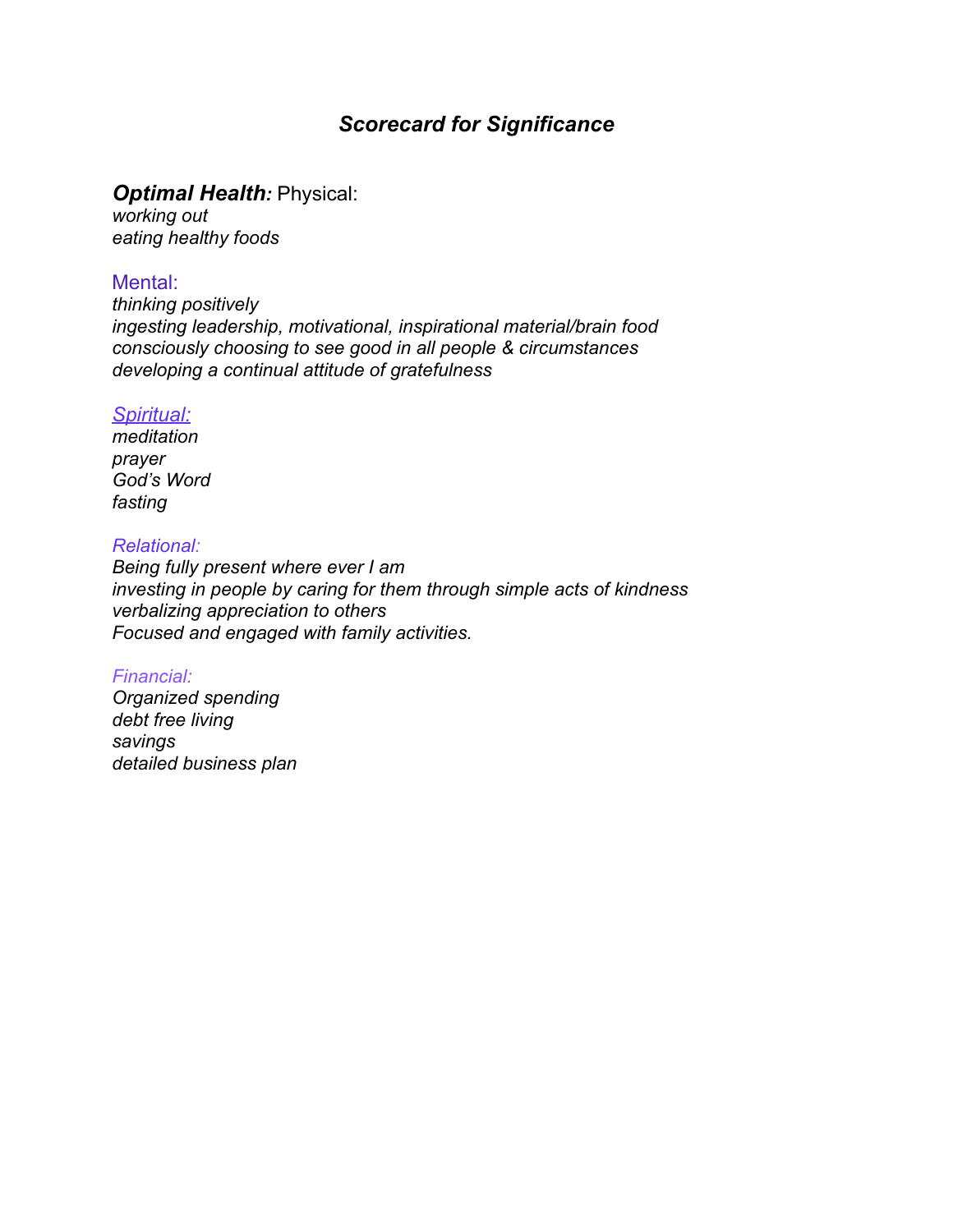# *Scorecard for Significance*

## *Transformational Experiences:*

*Retreats: leading people to disconnect from everyday stress to a time of introspection & evaluation. Creating a safe place to embrace top 7 human emotions. Special Events: Topical events that address specific areas of interest Teaching: presenting material that inspire or resurrect buried dreams. Coaching: investing in people by helping them set goals & be accountable. Promoting internal changes in mindset by challenging beliefs . Being a cheerleader. Conferences: directing & planning powerful focused learning opportunities using various media*

# *Scorecard for Significance*

*Global Influence: Because we learn best from credible people. By being authentic on all platforms I will build trust with others to influence them positively.* 

*Speaking: with authentic transparency at live & recorded events Story Telling: sharing personal experience or story to connect w/ people in a way that brings immediate connection.*

*Writing: by being honest and real in my written material I will strengthen the ability for people to trust my advice or counsel even if I never meet them.* 

*Producing: creating compelling content using various multi-media for global distribution.*

## *Scorecard for Significance*

*Complimentary Partnerships: Because we all have different skills, I will work to insure that my team is functioning in their area of gifts, talents, passion & ability.*

*Vision Casting*: *share the dream, assemble the team*

*Determine Essential Personal : positions to be filled and responsibilities of positions. Evaluating Strengths: assessing strengths weaknesses, giftedness, passion, & skill of team members.*

*Build Unity: implementing our diverse talents to work together for a common goal.*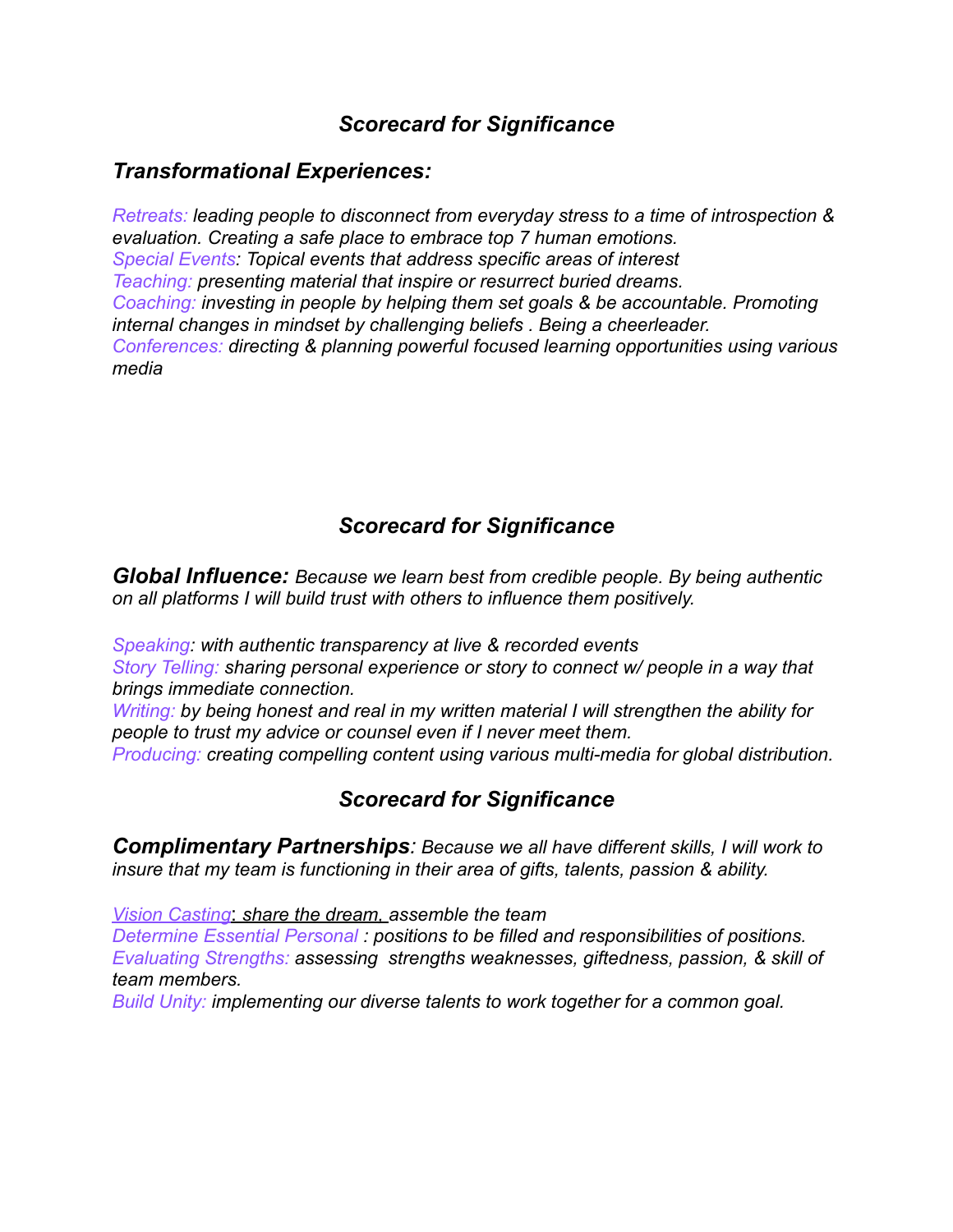# *Scorecard for Significance*

*Open~Minded Collaboration: Because every person desires creative expression, I will facilitate & encourage open-minded communication and collaboration with my team.*

*Deeper Path Team: A space to share leadership challenges, seek the wisdom of the team & learn from other leaders.*

*Brainstorming: in a multitude of counselors there is wisdom. Hosting fun & productive meetings to share ideas, thoughts, & dreams freely.*

*Try it! Implementing team member ideas that I may see as different or risky* 

## **6 Pack**

 **World View:** *What I believe:*

*God: I believe that God is sovereign. He has ultimate wisdom & plans beyond my capacity to always understand. He's intentions are always from a heart of love even if it does not always feel that way.* 

*I believe that every soul belongs to God & has great worth to Him.* 

*I believe that family relationships are the context in which God blesses, teaches, and shapes our hearts.*

*I believe that our lives are only truly fulfilled when we are investing in others.*

*I believe that strong faith in God is the foundation for all other beliefs*

*I believe that The Bible, God's Word is absolute truth. That it is a living & l life changing force powered by the Holy Spirit.*

*I believe that abundance is entrusted so that we can bless others as stewards of what belongs to God.*

*I believe that pain is the place that God has our attention like no other time.*

*I believe that in personal pain God is doing His greatest work in our hearts even when He seems silent.*

*I believe that discipline is required to accomplish results. Discipline is a commitment to action.*

*I believe we can only have positive influence on others when they know we care & have heart of authentic interest in them.*

*I believe that time spent loving & serving people is never wasted.*